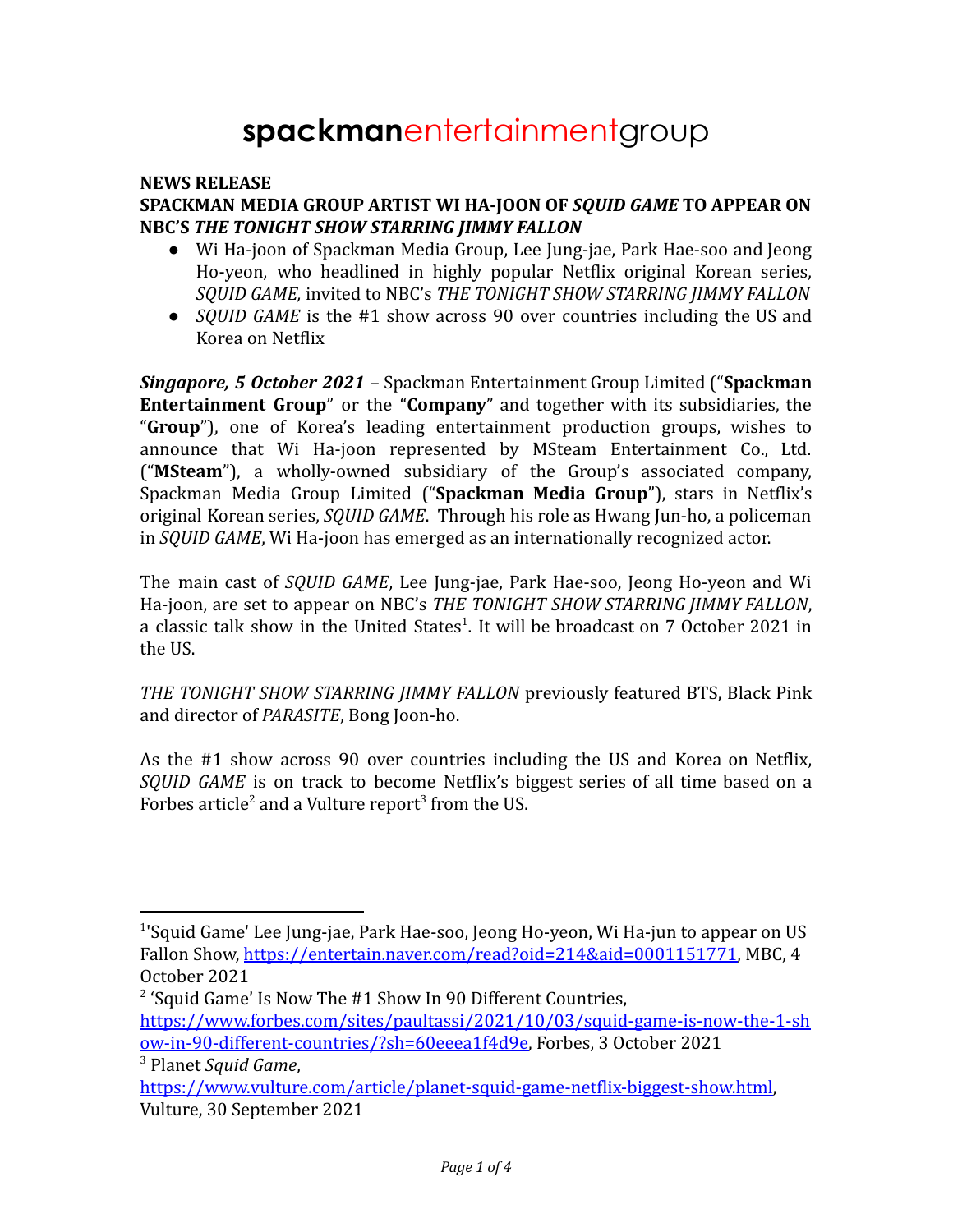According to the Korea Corporate Reputation Research Institute, Wi Ha-joon of MSteam ranked 3<sup>rd</sup> place in 'Analysis of Movie Actor Brand Reputation October 2021 Big Data Analysis' which was released on 4 Oct 2021.

Other than Wi Ha-joon, MSteam also represents iconic Korean actress Son Ye-jin, who starred in hit romance drama *CRASH LANDING ON YOU* (2020), and top actress Lee Min-jung who won the Top Excellence Award at the 2020 APAN Star Awards.

- End -

### **About Spackman Entertainment Group Limited**

Spackman Entertainment Group Limited ("**SEGL**" or the "**Company**"), and together with its subsidiaries, (the "**Group**"), founded in 2011 by Charles Spackman, is one of Korea's leading entertainment production groups. SEGL is primarily engaged in the independent development, production, presentation, and financing of theatrical motion pictures in Korea. According to Variety, Korea was the world's fourth largest box office market in 2019, behind only North America, China and Japan.

The Group also invests into and produces Korean television dramas. In addition to our content business, we also own equity stakes in entertainment-related companies and film funds that can financially and strategically complement our existing core operations. SEGL is listed on the Catalist of the Singapore Exchange Securities Trading Limited under the ticker 40E.

#### *Production Labels*

SEGL's wholly-owned Zip Cinema Co., Ltd. ("**Zip Cinema**") is one of the most recognised film production labels in Korea and has originated and produced some of Korea's most commercially successful theatrical films, consecutively producing 10 profitable movies since 2009 representing an industry leading track record. Recent theatrical releases of Zip Cinema's motion pictures include some of Korea's highest grossing and award-winning films such as *CRAZY ROMANCE* (2019), *DEFAULT* (2018), *MASTER* (2016), *THE PRIESTS* (2015), *COLD EYES* (2013), and *ALL ABOUT MY WIFE* (2012). For more information on Zip Cinema, do visit <http://zipcine.com>

SEGL also owns Novus Mediacorp Co., Ltd. ("**Novus Mediacorp**"), an investor, presenter, and/or post-theatrical distributor for a total of 79 films (58 Korean and 21 foreign) including *ROSE OF BETRAYAL*, *THE OUTLAWS* and *SECRETLY, GREATLY*, which was one of the biggest box office hits of 2013 starring Kim Soo-hyun of *MY LOVE FROM THE STARS*, as well as *FRIEND 2: THE GREAT LEGACY*. In 2012, Novus Mediacorp was also the post-theatrical rights distributor of *ALL ABOUT MY WIFE*, a top-grossing romantic comedy produced by Zip Cinema. In 2018, *THE OUTLAWS*, co-presented by Novus Mediacorp broke the all-time highest Video On Demand ("**VOD**") sales records in Korea. For more information on Novus Mediacorp, do visit <http://novusmediacorp.com>.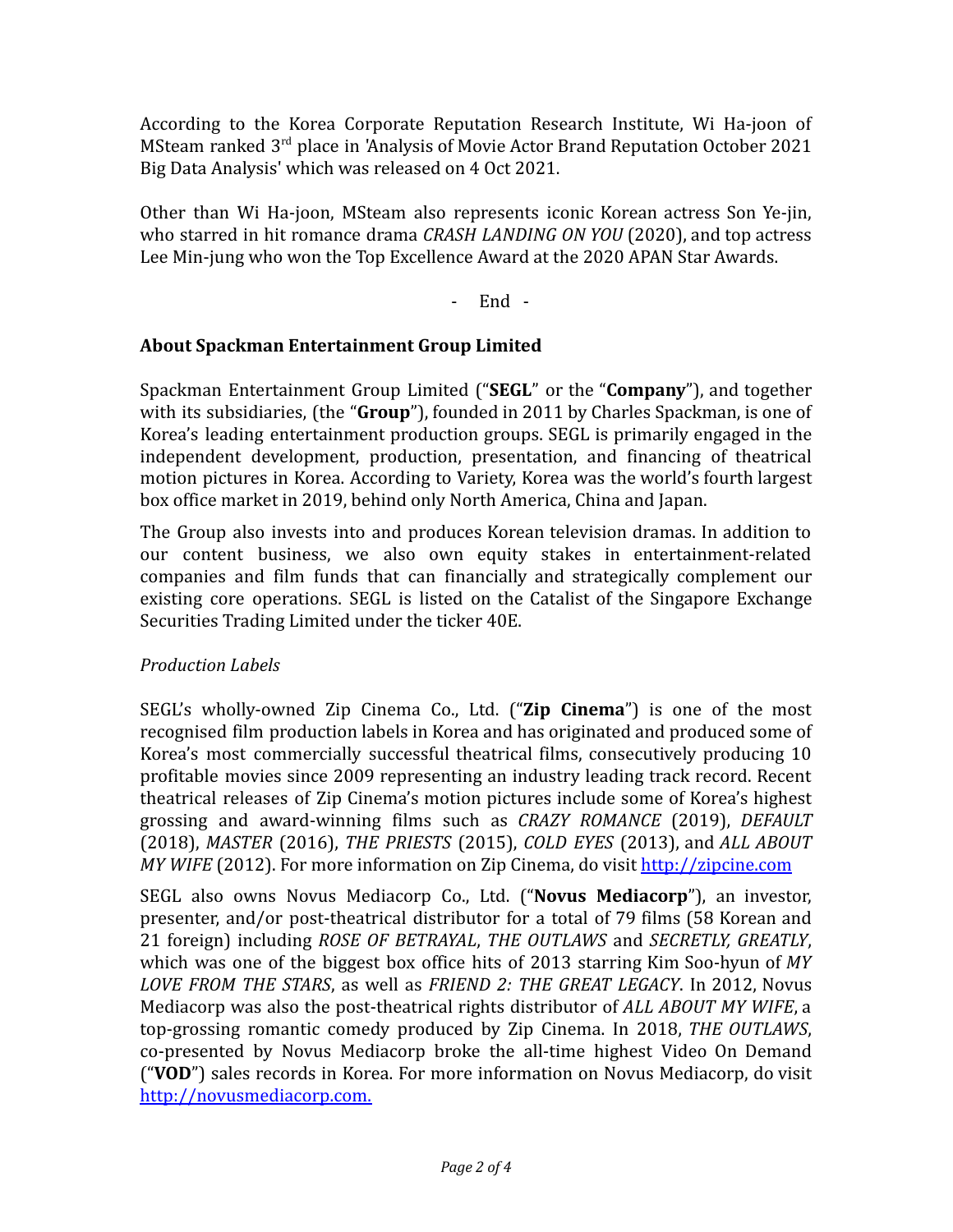The Company owns a 100% equity interest in Simplex Films Limited ("**Simplex Films**") which is an early stage film production firm. The maiden film of Simplex Films, *JESTERS: THE GAME CHANGERS* (2019), was released in Korea on 21 August 2019. Simplex Films has several line-up of films including *HURRICANE BROTHERS* (working title).

The Company owns a 100% equity interest in Take Pictures Pte. Ltd. ("**Take Pictures**") which produced *STONE SKIPPING* (2020) and *THE BOX* (2021), and shall release *GUARDIAN* (working title) in 2021 tentatively.

The Company owns a 100% equity interest in Greenlight Content Limited ("**Greenlight Content**") which is mainly involved in the business of investing into dramas and movies, as well as providing consulting services for the production of Korean content. Through the acquisition of Greenlight Content, the Group's first co-produced drama, *MY SECRET TERRIUS*, starring top Korean star, So Ji Sub, achieved #1 in drama viewership ratings for its time slot and recorded double digits for its highest viewership ratings. Greenlight Content was one of the main investors of *MY SECRET TERRIUS.*

The Company owns a 20% equity interest in The Makers Studio Co. Ltd., which plans to produce and release four upcoming films, the first of which will be *THE ISLAND OF THE GHOST'S WAIL*, a comedy horror film.

Our films are theatrically distributed and released in Korea and overseas markets, as well as for subsequent post-theatrical worldwide release in other forms of media, including online streaming, cable TV, broadcast TV, IPTV, video-on-demand, and home video/DVD, etc. We release all of our motion pictures into wide-theatrical exhibition initially in Korea, and then in overseas and ancillary markets.

## *Talent Representation*

The Company holds an effective shareholding interest of 43.88% in Spackman Media Group Limited ("**SMGL**"). SMGL, a company incorporated in Hong Kong, together with its subsidiaries, is collectively one of the largest entertainment talent agencies in Korea in terms of the number of artists under management, including some of the top names in the Korean entertainment industry. SMGL operates its talent management business through renowned agencies such as MSteam Entertainment Co., Ltd. (Son Ye-jin, Lee Min-jung, Ko Sung-hee), UAA&CO Inc. (Song Hye-kyo, Yoo Ah-in, Park Hyung-sik), Fiftyone K Inc. (So Ji Sub, Ok Taec-yeon), SBD Entertainment Inc. (Son Suk-ku), and Kook Entertainment Co., Ltd. Through these full-service talent agencies in Korea, SMGL represents and guides the professional careers of a leading roster of award-winning actors/actresses in the practice areas of motion pictures, television, commercial endorsements, and branded entertainment. SMGL leverages its unparalleled portfolio of artists as a platform to develop, produce, finance and own the highest quality of entertainment content projects, including theatrical motion pictures, variety shows and TV dramas. This platform also creates and derives opportunities for SMGL to make strategic investments in development stage